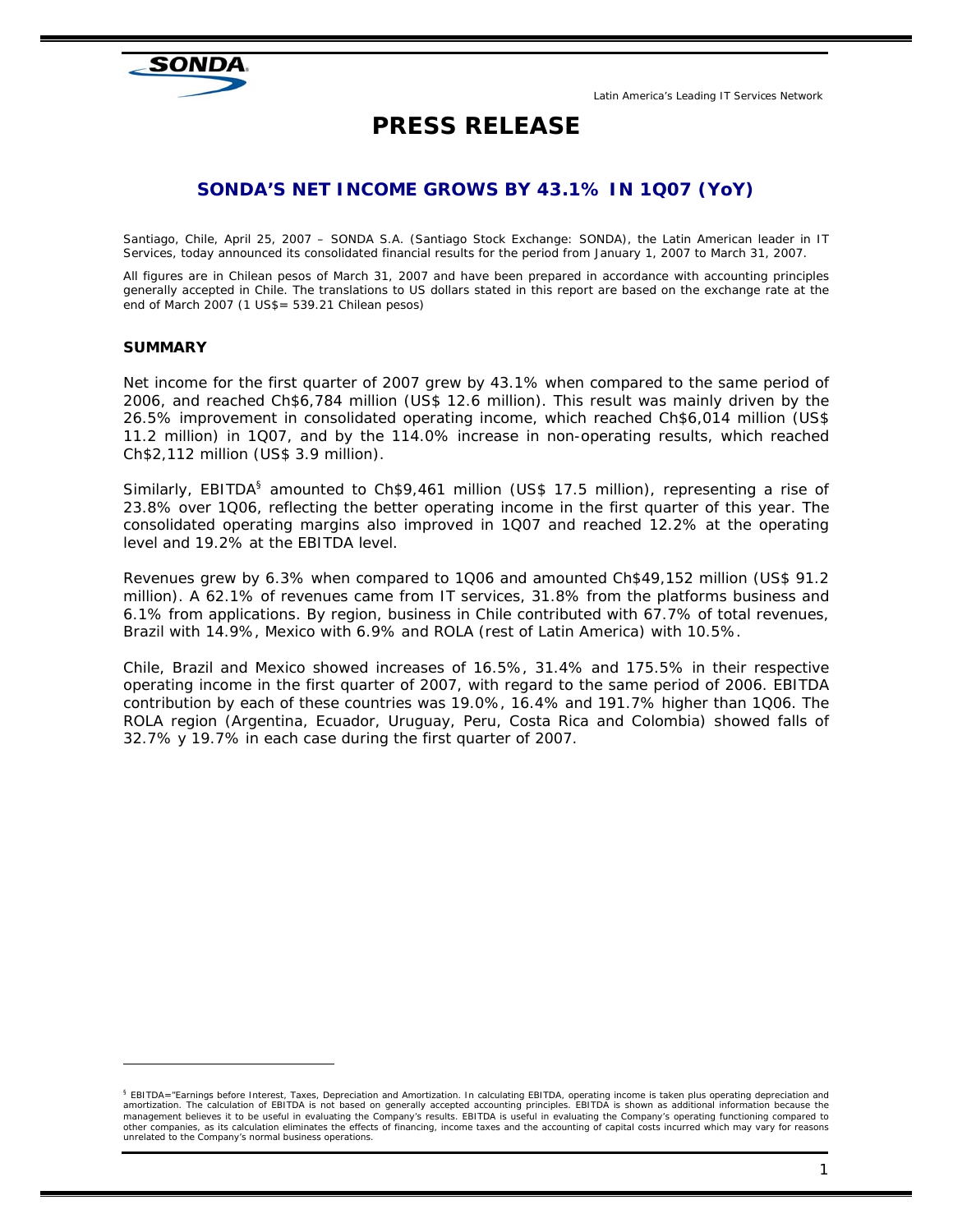

**Signature of deals for US\$ 63.0 million.** SONDA signed a relevant volume of deals in the first quarter of 2007, with a diversified range of customers including contracts of up to five years. Out of these, US\$ 30.2 million were related to business in Chile, US\$ 8.9 million to business in Brazil, US\$ 14.5 million to business in Mexico and US\$ 9.4 million to ROLA.

**Changes to the contract with the Administrador Financiero del Transantiago.** On February 16, SONDA and the Administrador Financiero del Transantiago (AFT) signed an amendment to the technological services contract in order to agree on new unitary prices, taking into account the final scope of the services provided by SONDA, and to agree on the additional investment necessary to include the carrying out of different tests on the systems. For this, SONDA made an additional investment related to the project equivalent to 210,750 Unidades de Fomento. These changes do not significantly affect the expected return on investment of the project. The implementation of this project has meant an investment of US\$ 79.7 million approximately as of March 2007.

**Quality and efficiency factors.** The quality and efficiency plan has continued to be developed and implemented in all the countries where SONDA S.A. has operations. The plan includes training, automation of operative processes and new certifications in methodologies and standards like CMMi, ISO9001:2000, ITIL and PMI. Remarkable is the Microsoft's GOLD certification obtained by SONDA in Mexico.

**New contracts.** New contracts signed during the period include those with SII, IANSA, Cencosud, CMPC, Lipigas, Aguas Andinas, CSAV and Nestlé in Chile; EDS, Telemig, Natura, Motorola, Shell, Telemar and Embraer in Brazil; Coca Cola Export, Intermec, Banamex, Minera México and TELCEL in Mexico.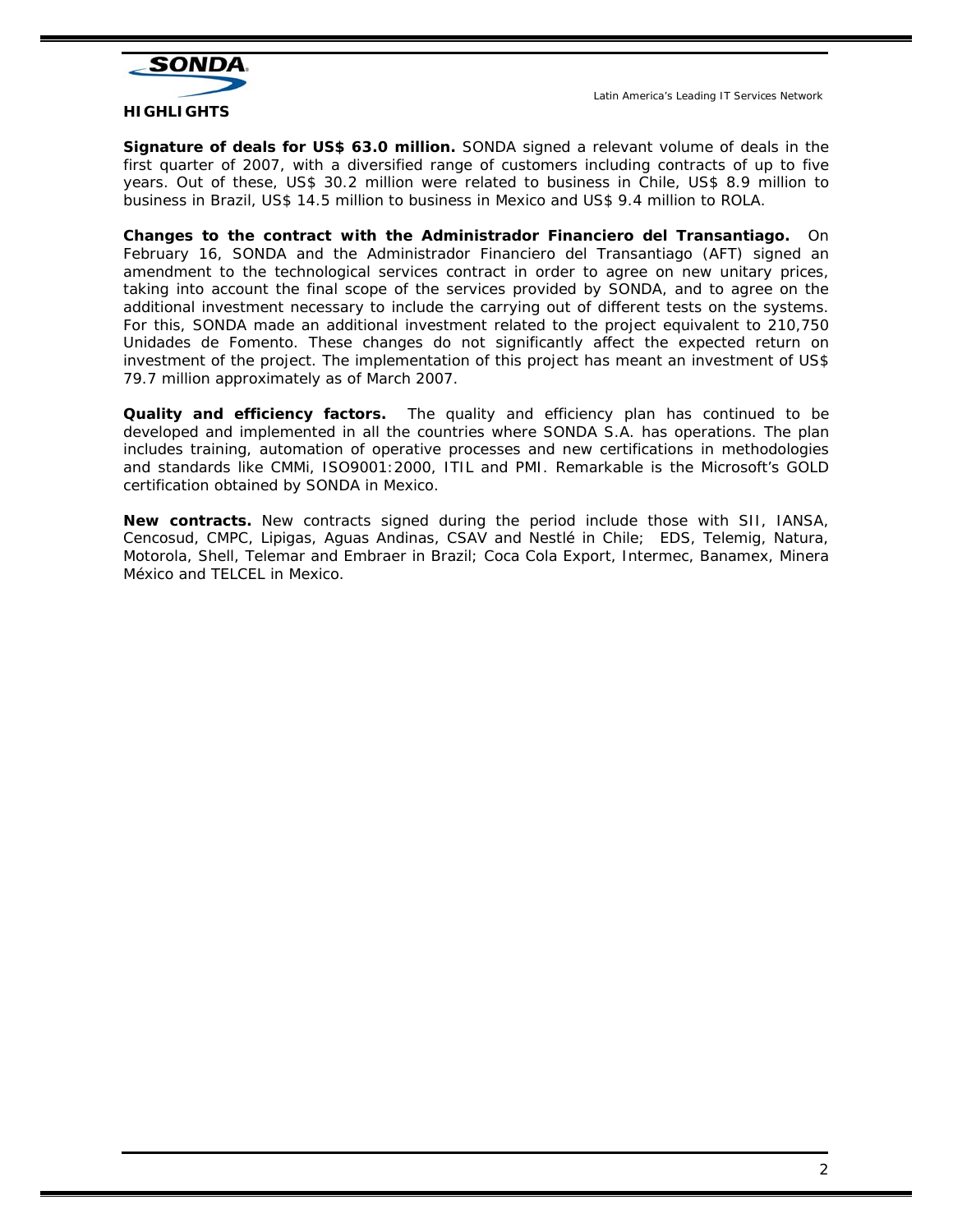

| SONDA CONSOLIDATED STATEMENTS OF INCOME           |           |           |          |        |  |  |  |  |
|---------------------------------------------------|-----------|-----------|----------|--------|--|--|--|--|
| In millions of constant Ch\$ as of March 31, 2007 |           |           |          |        |  |  |  |  |
| <b>INCOME STATEMENT</b>                           | 1006      | 1007      | VAR.     | %      |  |  |  |  |
| <b>Sales</b>                                      | 46.218    | 49.152    | 2.934    | 6,3%   |  |  |  |  |
| Cost of Sales                                     | $-36.314$ | $-38.325$ | $-2.011$ | 5.5%   |  |  |  |  |
| Gross Profit                                      | 9.904     | 10.827    | 923      | 9,3%   |  |  |  |  |
| <b>Operating Income</b>                           | 4.756     | 6.014     | 1.258    | 26.5%  |  |  |  |  |
| <b>EBITDA</b>                                     | 7.641     | 9.461     | 1.820    | 23.8%  |  |  |  |  |
| Non Operating Income                              | 987       | 2.112     | 1.125    | 114.0% |  |  |  |  |
| Net Income                                        | 4.741     | 6.784     | 2.044    | 43.1%  |  |  |  |  |
| <b>FINANCIAL RATIOS</b>                           | %         | $\%$      | DESV.    | Var.%  |  |  |  |  |
| Gross Margin                                      | 21.4%     | 22.0%     | 0.6%     | 2.8%   |  |  |  |  |
| Operating Margin                                  | 10.3%     | 12,2%     | 1.9%     | 18.9%  |  |  |  |  |
| <b>EBITDA Margin</b>                              | 16,5%     | 19,2%     | 2,7%     | 16,4%  |  |  |  |  |
| Net Margin                                        | 10,3%     | 13,8%     | 3,5%     | 34.6%  |  |  |  |  |

#### **Revenues**

The 6.3% growth in revenues in 1Q07 over 1Q06 reflects growth in the IT services business of Ch\$2,994 million (US\$ 5.6 million) and in platforms of Ch\$2,240 million (US\$ 4.1 million), being increases of 10.9% and 16.7% respectively. The applications business on the other hand saw a 43.1% drop in revenues compared to 1Q06, and amounted to Ch\$3,034 million (US\$ 5.6 million).

From a regional point of view, Chile and Mexico account for most of the rise in revenues in the first quarter 2007, with a revenue growth of 6.5% and 60.4% respectively, generating totals of Ch\$33,263 million (US\$ 61.7 million) and Ch\$3,397 million (US\$ 6.3 million) each. It should be mentioned that the revenues generated in Chile were higher than at 1Q06 despite the divestiture of the subsidiary BAC in June 2006, which implied less revenues for an amount of Ch\$4,036 million (US\$ 7.4 million). Discounting the effect of the divestiture of BAC, and assuming it had maintained a similar level of revenues to those produced in the first quarter of 2006, consolidated revenues at 1Q07 would have grown by 15.1%. In Mexico on the other hand, the increase was mainly in the IT services business (+Ch\$2,211 million, equivalent to US\$ 4.1 million), essentially due to higher revenues of IT support and management services (+\$2,153 million, equivalent to US\$ 4.0 million).

ROLA showed 4.4% growth in its revenues to 1Q07, reflecting a positive change in the IT services line, basically in Uruguay (+Ch\$392 million, equivalent to US\$ 0.7 million) and Colombia (+Ch\$484 million, equivalent to US\$ 0.9 million). Finally, Brazil produced revenues of Ch\$7,334 million (US\$ 13.6 million) during the quarter, a fall of 7.5% with regard to 1Q06 as a result of lower revenues from the applications business (-Ch\$1,109 million, equivalent to US\$ 2.1 million).

#### IT Services

Revenues from the IT services business rose from Ch\$27,509 million at 1Q06 (US\$ 51.0 million) to Ch\$30,503 million at 1Q07 (US\$ 56.6 million), representing an increase of 10.9%. This is mainly explained by increased revenues related to IT support and management services (+Ch\$904 million, equivalent to US\$ 1.7 million) and outsourcing services (+Ch\$3,618 million, equivalent to US\$ 6.7 million), mainly due to IT outsourcing projects in Chile and IT support services in Brazil.

These increases more than cover the decline shown in the professional services and systems integration business (-Ch\$1,528 million, equivalent to US\$ 2.8 million) which was basically caused by the divestiture of the subsidiary BAC in Chile in Jun'06, which represented Ch\$3,610 million (US\$ 6.7 million) of reduced revenues during the first quarter 2007 in the IT services business. Discounting the effect of the sale of BAC and assuming a level of IT Services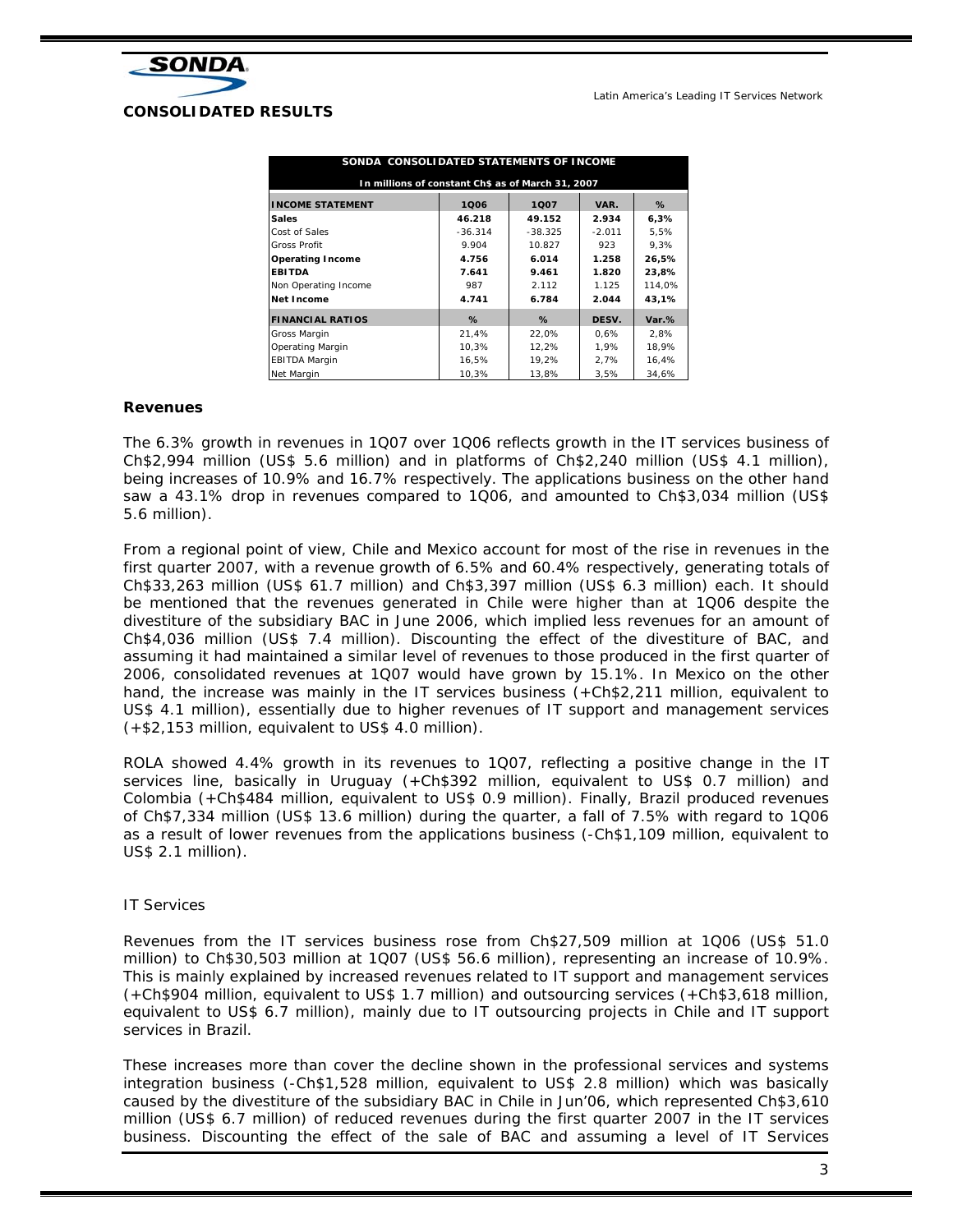

 Latin America's Leading IT Services Network revenues similar to those obtained in the first quarter of 2006, consolidated IT Services revenues at 1Q07 would have grown by 24.0%.

At a regional level, noteworthy was the 192.3% increase is revenues of IT services in Mexico (+Ch\$2,211 million, equivalent to US\$ 4.1 million), accumulating Ch\$3,361 million (US\$ 6.2 million) of revenues at 1Q07, essentially due to higher revenues associated to IT support and management services. A similar trend, although on a lower scale, was shown by ROLA, with a rise of 39.8% in revenues from IT services, to a total of Ch\$2,387 million (US\$ 4.4 million) at 1Q07. Brazil's IT services revenues increased from Ch\$6,493 million (US\$ 12.0 million) at 1Q06 to Ch\$6,780 million (US\$ 12.6 million) at 1Q07.

In Chile, IT services revenues reached a level of Ch\$17,975 million (US\$ 33.3 million) at 1Q07, a 1.0% decrease compared to 1Q06. This is basically due to the divestiture of the subsidiary BAC already mentioned. If this had not happened and assuming similar level of revenues for 2007, Chile would have shown an 18.9% increase in its IT services revenues.

#### Applications

The applications business generated revenues for Ch\$3,034 million (US\$ 5.6 million) at 1Q07, reflecting a fall of 43.1% when compared to the year before, basically due to reduced revenues related to support and implementation in Brazil, and to development and maintenance in Chile.

All countries experienced decreases compared to 1Q06, especially Brazil with an 84.0% fall in total revenues to Ch\$212 million (US\$ 0.4 million) at 1Q07. Chile showed a decline of 26.2%, with revenues in the applications business of Ch\$2,357 million (US\$ 4.4 million) in 1Q07, while ROLA declined by 36.6% to Ch\$465 million (US\$ 0.9 million). Finally, Mexico did not generate any revenues related to the applications business during the first quarter of 2007.

#### Platforms

During the first quarter of 2007, platforms business revenues rose by 16.7% to Ch\$15,616 million (US\$ 29.0 million), reflecting higher hardware sales than in the same period of the previous year, especially in Chile.

Chile is the main driver of revenue growth in the platforms business, with a 30.9% increase over 1Q06 to a total of Ch\$12,932 million (US\$ 24.0 million) at 1Q07. Brazil contributed to a lesser degree with sales of Ch\$342 million (US\$ 0.6 million), 197.5% up on the previous year.

On the other hand, Mexico and ROLA showed falls of 96.0% and 7.7% respectively, with sales of Ch\$36 million (US\$ 0.1 million) and Ch\$2,306 million (US\$ 4.3 million) in each case, the latter influenced by falls in hardware sales in Ecuador, Uruguay and Costa Rica.

# **Cost of Sales**

Cost of sales increased in the first quarter of 2007 by 5.5%, compared to 1Q06, and totalled Ch\$38,325 million (US\$ 71.1 million). This increase is mainly due to the higher costs (+Ch\$2,280 million, equivalent to US\$ 4.2 million) related to higher sales of hardware and higher depreciation and amortization charges (+Ch\$541 million, equivalent to US\$ 1.0 million) related to the new integration and outsourcing projects begun in recent months.

#### **Administrative and Selling Expenses**

Administrative and selling expenses reached Ch\$4,813 million (US\$ 8.9 million) at 1Q07 , with a reduction of 6.5% compared to the first quarter of 2006. In 2007, these expenses represented 9.8% as a percentage of revenues. This reduction is largely explained by reductions in Brazil (-Ch\$456 million, equivalent to US\$ 0.8 million), basically in labor and general expenses.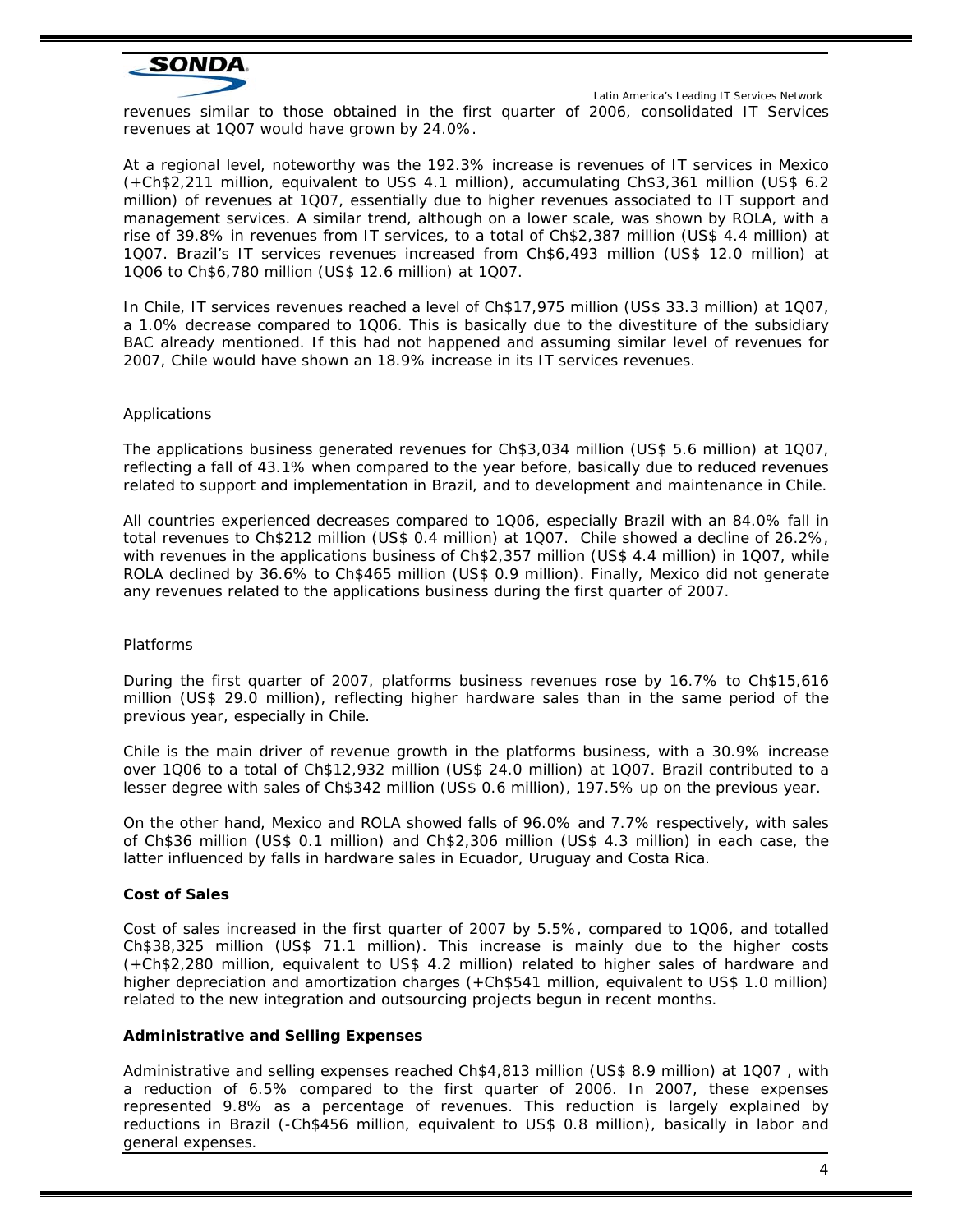

# **Operating Income**

Due to the rise in the operating margin, complemented by reduced administrative and selling expenses, the operating income in the first quarter of 2007 rose by 26.5% to Ch\$6,014 million (US\$ 11.2 million) with regard to 1Q06. As a percentage of revenues, the operating margin was 12.2%, which compares positively with the 10.3% obtained during the same period of the previous year.

# **Non-Operating Results**

Non-operating results rose from Ch\$987 million (US\$ 1.8 million) at 1Q06 to Ch\$2,112 million (US\$ 3.9 million) at 1Q07, basically as a result of higher financial income (+Ch\$916 million, equivalent to US\$ 1.7 millions) and higher income on investments in related companies (Ch\$423 million, equivalent to US\$ 0.8 million). These positive changes basically registered in Chile.

#### **Net Income**

The consolidated net income for the first quarter of 2007 reached Ch\$6,784 million (US\$ 12.6 million), which compares positively to the Ch\$4,742 million (US\$ 8.8 million) at 1Q06. This is the result of better operating margins and an improved non-operating result. This 43.1% increase in net income was accompanied by an improvement in the net margin from 10.3% at 1Q06 to 13.8% at 1Q07.

#### **FINANCIAL POSITION**

#### **Assets**

Total assets grew by 60.0% compared to 1Q06, to a total of Ch\$315,537 million (US\$ 585.2 million), distributed 62.2% in current assets, 16.9% in fixed assets and 20.9% in other long term assets. This growth in total assets is basically the result of larger balances of time deposits, other short-term assets and fixed assets.

#### Current Assets

Current assets amounted to Ch\$196,128 million (US\$ 363.7 million), reflecting an 87.2% increase over 1Q06. This is explained by larger balances invested in time deposits, which reached Ch\$31,547 million (US\$ 58.5 million) in 1Q07, and growth in other short-term assets, such as securities held under repurchase agreements for Ch\$50,407 million (US\$ 93.5 million). The cash balance at the end of the quarter was Ch\$104,498 million (US\$ 193.7 million).

#### Fixed Assets

Fixed assets reached a total of Ch\$53,368 million (US\$ 99.0 million) at the end of 1Q07, a 52.5% increase over the level at 1Q06, mainly as a result of investments made in equipment related to the project with the Administrador Financiero del Transantiago.

#### Other Assets

Other assets increased by 15.0% over 1Q06 to Ch\$66,041 million (US\$ 122.4 million) at the end of the first quarter of 2007. This was produced by increases in goodwill (+32.2%), longterm debtors (+38.8%) and investments in related companies (+34.9%), accounts whose respective balances at 1Q07 were Ch\$15,745 million (US\$ 29.2 million), Ch\$11,299 million (US\$ 21.0 million) and Ch\$6,341 million (US\$ 11.8 million), respectively. Intangible assets were Ch\$12,174 million (US\$ 22.6 million), a similar level to that of 1Q06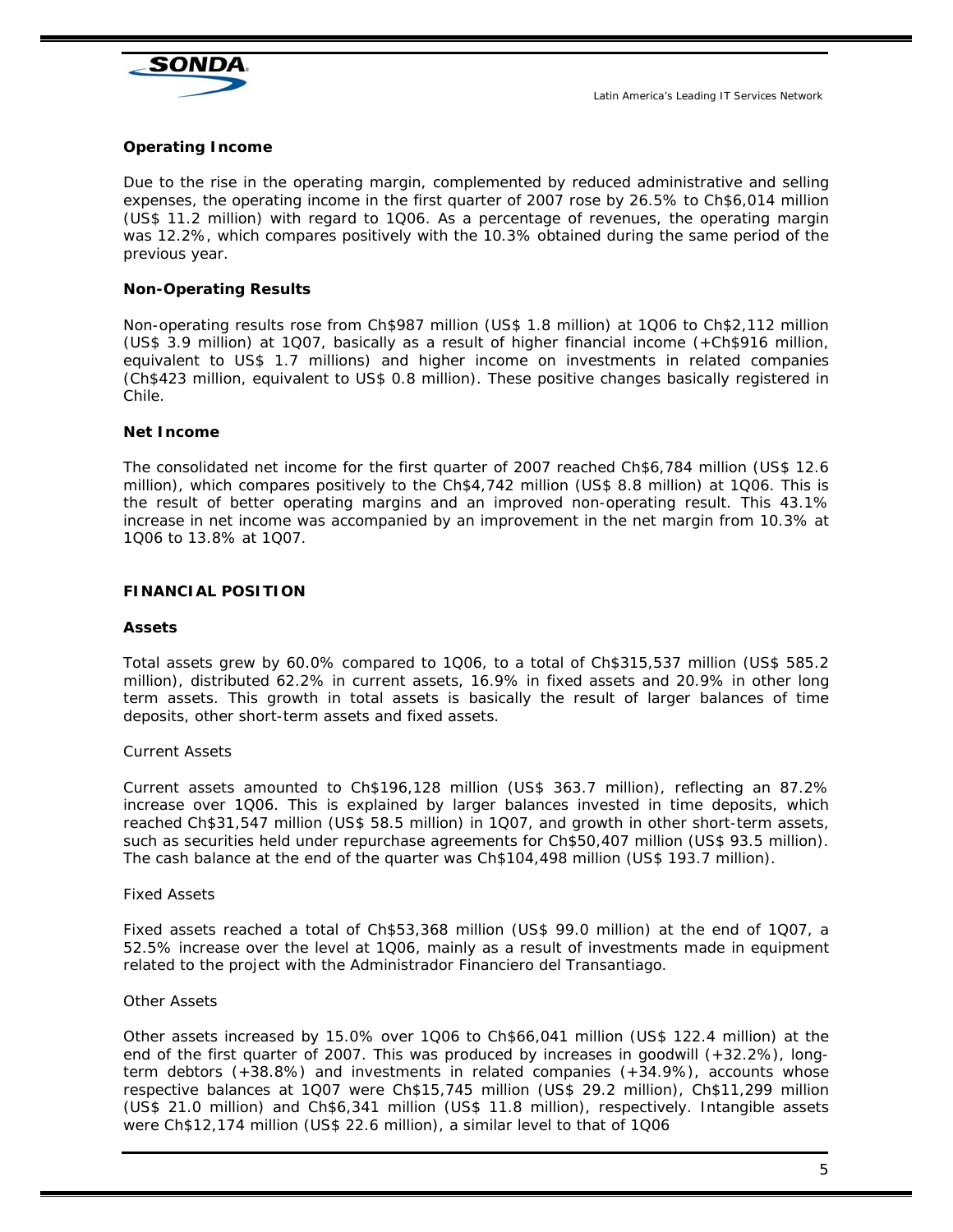

# **Liabilities**

Liabilities decreased by 13.8% in the first quarter of 2007, to Ch\$91,831 million (US\$ 170.3 million), reflecting a reduction in long-term debt, primarily with banks (-Ch\$15,092 million, equivalent to US\$ 28.0 million). This financial debt reduction was mainly due to the repayment of quarterly instalments on a peso denominated loan with banks Santander, BCI and Estado, of approximately US\$ 4.6 million each, and the repayment of semi-annual instalments of approximately US\$ 5.9 million each, on the syndicated loan in UF with banks BCI, Estado and Security.

# **Shareholders' Equity**

Shareholders' equity at 1Q07 amounted to Ch\$223,706 million (US\$ 414.9 million), a rise of 146.6% when compared to 1Q06, basically because of the IPO made in Nov'06. It was also strengthened by the net income generated in the period (Ch\$6,784 million, equivalent to US\$ 12.6 million). The current ratio at 1Q07 showed a comfortable position at 3.5:1 and an the quick ratio of 2.1:1. The debt ratio fell from 1.1:1 at 1Q06 to 0.4:1 at 1Q07.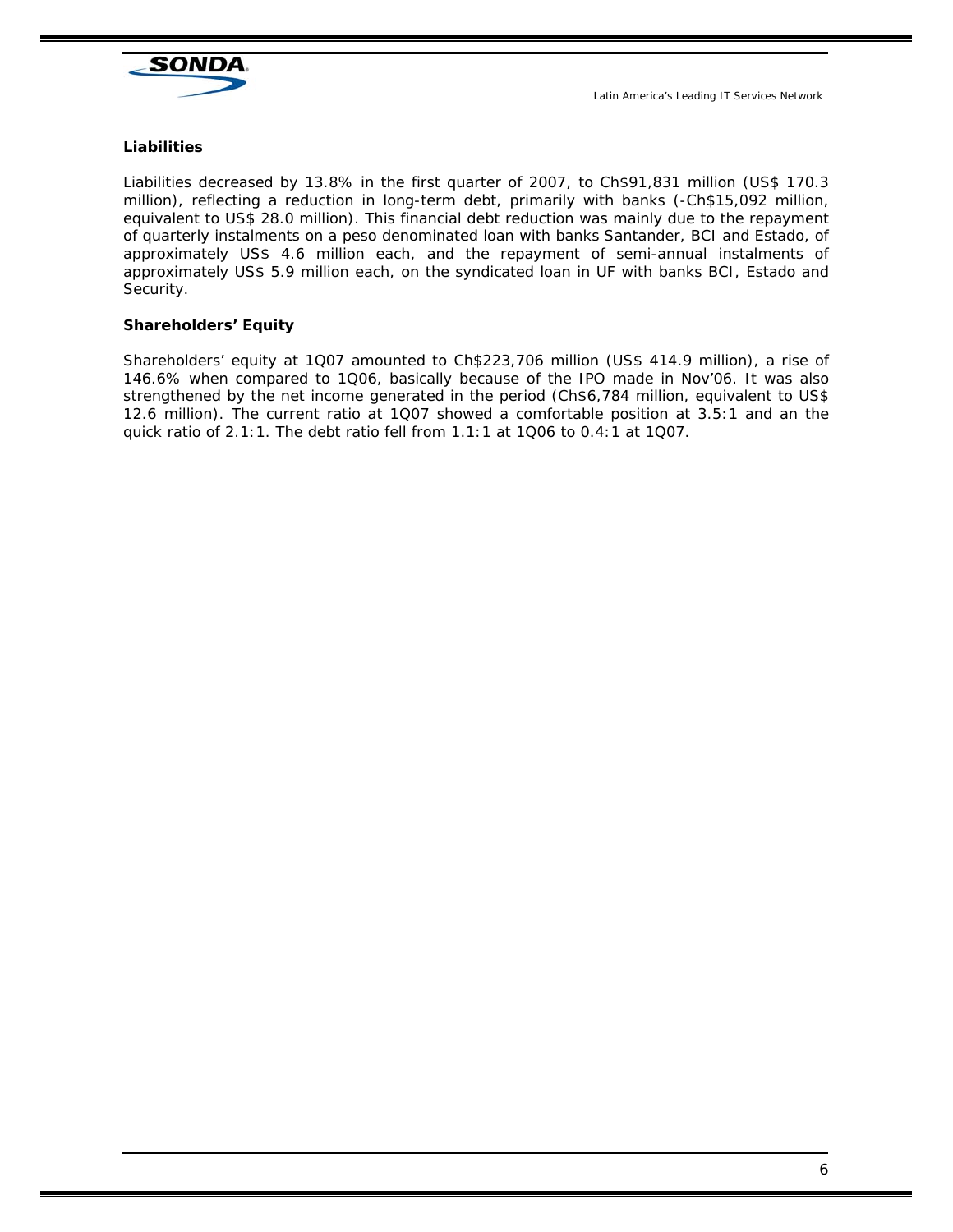

**REGIONAL SUMMARY** 

#### **OPERATIONS IN CHILE**

- Deals signed for US\$ 30.2 million in the first quarter of 2007, including those with SII, IANSA, Cencosud, CMPC, Lipigas, Aguas Andinas, CSAV and Nestlé.
- Start-up of the project of Administrador Financiero del Transantiago, AFT, in February 2007.
- Increase of 6.5% in revenues over 1Q06, to Ch\$33,263 million (US\$ 61.7 million). Discounting the effect of the divestiture of the subsidiary BAC and assuming a similar amount of revenues as in the first quarter of 2006, sales would have increased by 19.4% at 1Q07 .
- Increases of 16.5% in operating income and 19.0% in EBITDA, to amounts of Ch\$5,025 million (US\$ 9.3 million) and Ch\$7,834 million (US\$ 14.5 million) respectively, reflecting larger sales and better operating margins.
- Increase in the non-operating result from Ch\$554 million (US\$ 1.0 million) at 1Q06 to Ch\$2,264 million (US\$ 4.2 million) at 1Q07, mainly due to larger financial income and higher income on investments in related companies.
- General improvement in margins, with 23.1% for the gross margin, 15.1% for the operating margin, 23.6% for the EBITDA margin and 17.7% for the net margin.

# **OPERATIONS IN BRAZIL**

- Deals signed for US\$ 8.9 million in the first quarter of 2007, highlighting those signed with EDS, Telemig, Natura, Motorola, Shell, Telemar and Embraer.
- Revenues of Ch\$7,334 million (US\$ 13.6 million) at 1Q07, a 7.5% decline from the same period of the year before due to reduced sales of applications.
- Efficiencies obtained last year led to a 37.7% reduction in administrative and selling expenses compared to 1Q06, which in turn led to rises of 31.4% in operating income and 16.4% in EBITDA, amounting to Ch\$327 million (US\$ 0.6 million) and Ch\$641 million (US\$ 1.2 million) respectively.
- Negative non-operating result of Ch\$164 million (US\$ 0.3 million) due to other nonoperating expenses, which affected net income in the first quarter by 61.8% with regard to 1Q06, to a final amount of Ch\$186 million (US\$ 0.3 million).
- The operating margin rose from  $3.1\%$  at 1Q06 to  $4.5\%$  at 1Q07, while the EBITDA margin moved from 6.9% to 8.7%.

# **OPERATIONS IN MEXICO**

- Deals signed for US\$ 14.5 million in 1Q07, including those with Red Uno, Coca Cola Export, Intermec, Banamex, Minera México and TELCEL.
- Increase of 60.4% in revenues at 1Q07, to a total of Ch\$3,397 million (US\$ 6.3 million), due to higher IT services revenues.
- Operating income of Ch\$281 million (US\$ 0.5 million) and EBITDA of Ch\$310 million (US\$ 0.6 million), reversing the loss incurred the previous year as a result of the good results obtained in the IT services business.
- Net income reached Ch\$309 million (US\$ 0.6 million), an improvement of Ch\$531 million (US\$ 1.0 million) over the first quarter of 2006.
- Recovery of all the margins, showing a 28.2% of gross margin, an 8.3% operating margin, a 9.1% EBITDA margin and a 9.1% of net margin in 1Q07.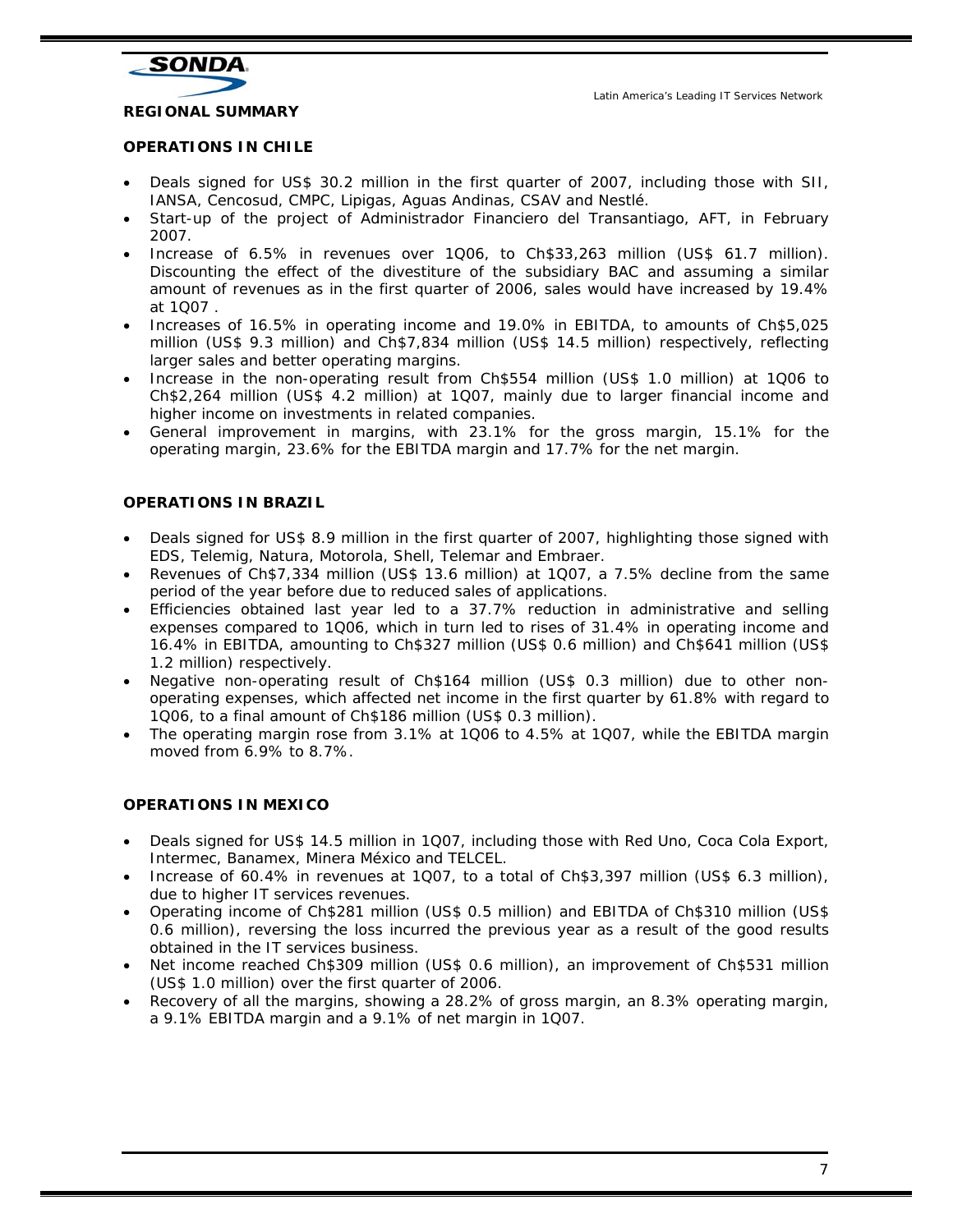

# **OPERATIONS IN ROLA**

- Deals signed for US\$ 9.4 million in the first quarter of 2007, mainly those with Prorenta in Argentina, Antel in Uruguay, SEDAPAL in Peru, Clínica Medellín in Colombia, among others.
- Revenues of Ch\$5,158 million (US\$ 9.6 million), with a 4.4% rise over 1Q06 as a result of growth in IT services revenues (basically Uruguay and Colombia).
- Increases of 7.1% in the cost of sales and or 23.0% in administrative and selling expenses led to reductions of 32.7% in operating income and 19.7% of EBITDA, which amounted to Ch\$380 million (US\$ 0.7 million) and Ch\$676 million (US\$ 1.3 million), respectively.
- Net income amounted to Ch\$387 million (US\$ 0.7 million), 7.0% below the level of the first quarter of 2006.
- The operating margin was 7.4%, the EBITDA margin 13.1% and the net margin 7.5% at 1Q07.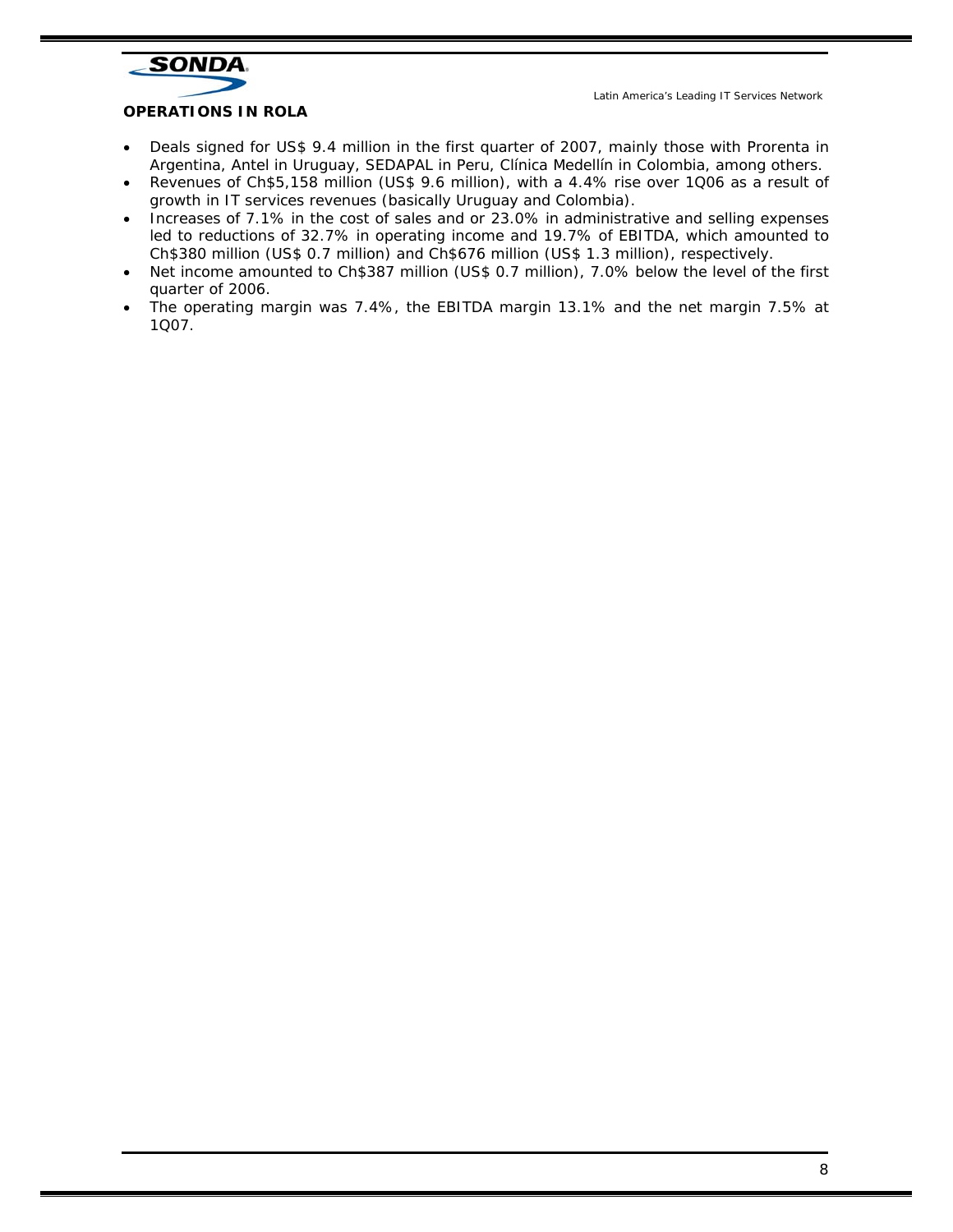

| SONDA CONSOLIDATED FINANCIAL STATEMENTS           |           |           |           |           |  |  |  |  |
|---------------------------------------------------|-----------|-----------|-----------|-----------|--|--|--|--|
| In millions of constant Ch\$ as of March 31, 2007 |           |           |           |           |  |  |  |  |
| <b>Income Statement</b>                           | 1Q06      | %         | 1Q07      | %         |  |  |  |  |
| <b>Sales</b>                                      | 46.218    | 100,00%   | 49.152    | 100,00%   |  |  |  |  |
| Cost of Sales                                     | $-36.314$ | $-78,57%$ | $-38.325$ | $-77,97%$ |  |  |  |  |
| <b>Gross Profit</b>                               | 9.904     | 21,43%    | 10.827    | 22,03%    |  |  |  |  |
| Administrative and Selling Expenses               | $-5.148$  | $-11,14%$ | $-4.813$  | $-9,79%$  |  |  |  |  |
| <b>Operating Income</b>                           | 4.756     | 10,29%    | 6.014     | 12,24%    |  |  |  |  |
| Depreciation and Amortization                     | 2.885     | 6,24%     | 3.447     | 7,01%     |  |  |  |  |
| <b>EBITDA</b>                                     | 7.641     | 16,53%    | 9.461     | 19,25%    |  |  |  |  |
| Financial Income (Expense), Net                   | 304       | 0,66%     | 1.496     | 3,04%     |  |  |  |  |
| Financial Income                                  | 1.241     | 2,69%     | 2.157     | 4,39%     |  |  |  |  |
| <b>Financial Expense</b>                          | $-937$    | $-2.03%$  | $-661$    | $-1,34%$  |  |  |  |  |
| Price-level Restatement                           | 181       | 0,39%     | $-438$    | $-0,89%$  |  |  |  |  |
| Foreign Exchange Difference                       | 76        | 0,16%     | 21        | 0,04%     |  |  |  |  |
| Other Non-Operating Income                        | 426       | 0,92%     | 1.034     | 2,10%     |  |  |  |  |
| <b>Non Operating Income</b>                       | 987       | 2,14%     | 2.113     | 4,30%     |  |  |  |  |
| Income before Taxes, Interest and Amortiz.        | 5.743     | 12,43%    | 8.127     | 16,53%    |  |  |  |  |
| <b>Income Taxes</b>                               | $-1.373$  | $-2,97%$  | $-1.104$  | $-2,25%$  |  |  |  |  |
| Minority Interest                                 | $-33$     | $-0,07%$  | $-250$    | $-0,51%$  |  |  |  |  |
| Amortization of Negative Goodwill                 | 405       | 0,88%     | 12        | 0,02%     |  |  |  |  |
| <b>Net Income</b>                                 | 4.742     | 10,26%    | 6.784     | 13,80%    |  |  |  |  |
| <b>Balance Sheet</b>                              | 1Q06      | %         | 1Q07      | ℅         |  |  |  |  |
| <b>Assets</b>                                     | 197.209   | 100,00%   | 315.537   | 100,00%   |  |  |  |  |
| <b>Current Assets</b>                             | 104.777   | 53,13%    | 196.128   | 62,16%    |  |  |  |  |
| Cash and Equivalents                              | 44.554    | 22,59%    | 74.787    | 23,70%    |  |  |  |  |
| <b>Accounts Receivables</b>                       | 44.071    | 22,35%    | 50.007    | 15,85%    |  |  |  |  |
| Inventories                                       | 9.121     | 4,63%     | 7.825     | 2,48%     |  |  |  |  |
| <b>Other Current Assets</b>                       | 7.030     | 3,56%     | 63.509    | 20,13%    |  |  |  |  |
| Property, Plant and Equipment                     | 34.993    | 17,74%    | 53.368    | 16,91%    |  |  |  |  |
| Investment in Other Companies                     | 4.699     | 2,38%     | 6.341     | 2,01%     |  |  |  |  |
| Other Assets                                      | 52.740    | 26,74%    | 59.700    | 18,92%    |  |  |  |  |
| <b>Liabilities</b>                                | 106.493   | 54,00%    | 91.831    | 29,10%    |  |  |  |  |
| <b>Current Liabilities</b>                        | 54.665    | 27,72%    | 56.381    | 17,87%    |  |  |  |  |
| <b>Short-Term Financial Debt</b>                  | 17.484    | 8,87%     | 16.948    | 5,37%     |  |  |  |  |
| <b>Other Current Liabilities</b>                  | 37.181    | 18,85%    | 39.434    | 12,50%    |  |  |  |  |
| Long-Term Financial Debt                          | 44.025    | 22,32%    | 28.932    | 9,17%     |  |  |  |  |
| Other Current Liabilities                         | 2.702     | 1,37%     | 3.821     | 1,21%     |  |  |  |  |
| Minority Interest                                 | 5.101     | 2,59%     | 2.697     | 0,85%     |  |  |  |  |
| <b>Total Shareholder's Equity</b>                 | 90.716    | 46,00%    | 223.706   | 70,90%    |  |  |  |  |
| <b>Total Liabilities and Shareholder's Equity</b> | 197.209   | 100,00%   | 315.537   | 100,00%   |  |  |  |  |